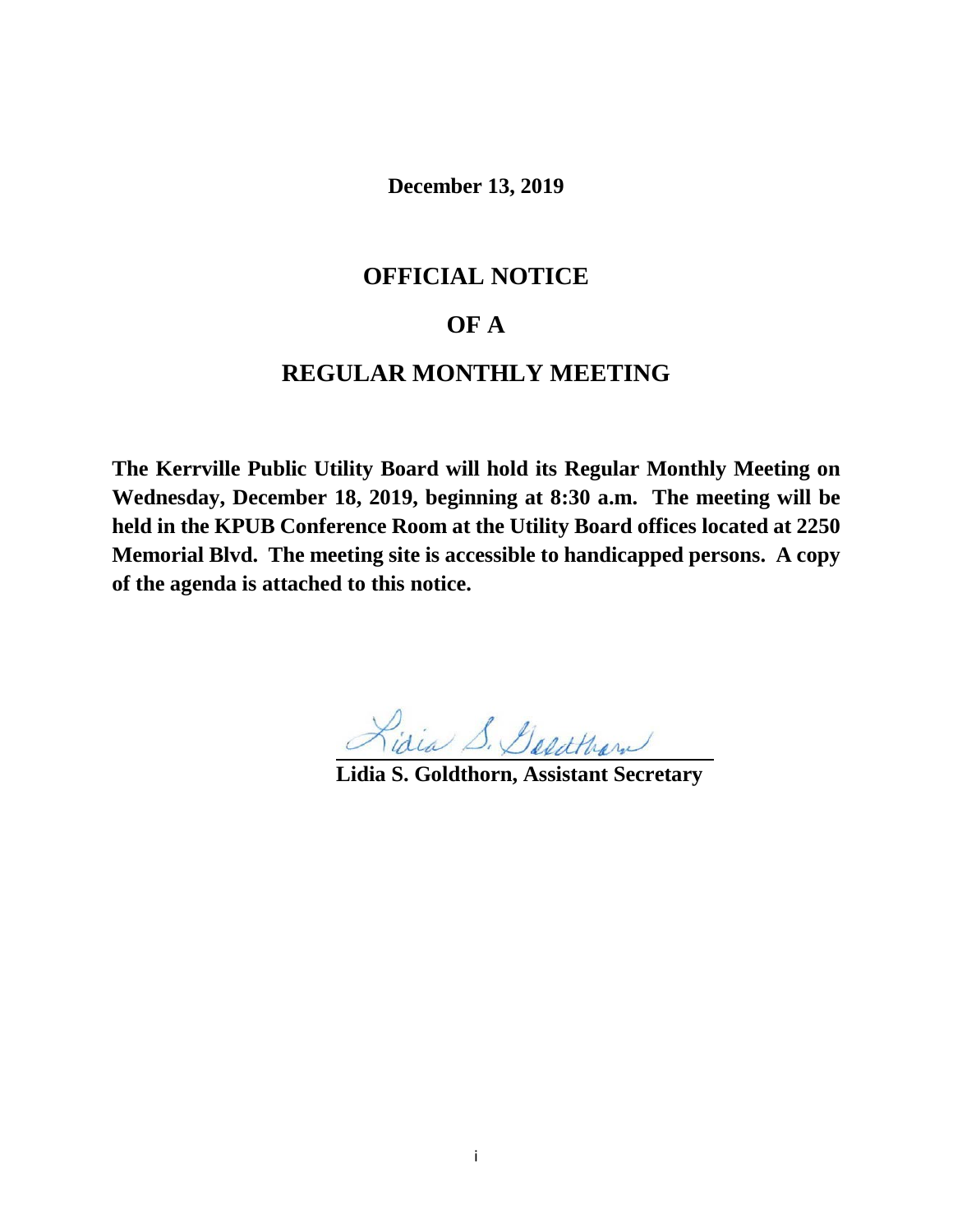# **AGENDA KERRVILLE PUBLIC UTILITY BOARD REGULAR MONTHLY MEETING WEDNESDAY, DECEMBER 18, 2019, 8:30 A.M. KPUB CONFERENCE ROOM KERRVILLE PUBLIC UTILITY BOARD OFFICES 2250 MEMORIAL BLVD. KERRVILLE, TEXAS**

# **1. CALL TO ORDER**

### **2. PLEDGE OF ALLEGIANCE**

### **3. APPROVAL OF MINUTES**

Discussion and consideration of the November 20, 2019 Regular Monthly Meeting Minutes ….....

#### **4. CITIZEN/CONSUMER OPEN FORUM:**

Members of the public may address the Board. Prior to speaking, each speaker must sign in with their name, address and the topic to be addressed. The Board may not discuss or take any action on an item not on the agenda but may place the issue on a future agenda. The number of speakers will be limited to the first ten speakers and each speaker is limited to four minutes.

#### **5. ANNOUNCEMENTS OF COMMUNITY INTEREST:**

Announcements of community interest, including expressions of thanks, congratulations, or condolences; information regarding holiday schedules; honorary recognition of KPUB officials, employees; reminders about upcoming events sponsored by KPUB. No action taken.

*\*Please note: The January Regular Monthly Board Meeting is tentatively scheduled for Wednesday, January 15, 2020 at 8:30 a.m.*

#### **6. CONSIDERATION AND ACTION ON RESOLUTION NO. 19-22 – JILL SADBERRY, CFO:**

Discussion and consideration of a Resolution approving payments to various providers of services or supplies …………………………………………………………………………………………..

# **7. CONSIDERATION AND ACTION ON RESOLUTION NO. 19-23 – JILL SADBERRY, CFO:**

Discussion and consideration of a Resolution approving the authorized brokers and dealers for investment purposes for the system …………………………………………………………………